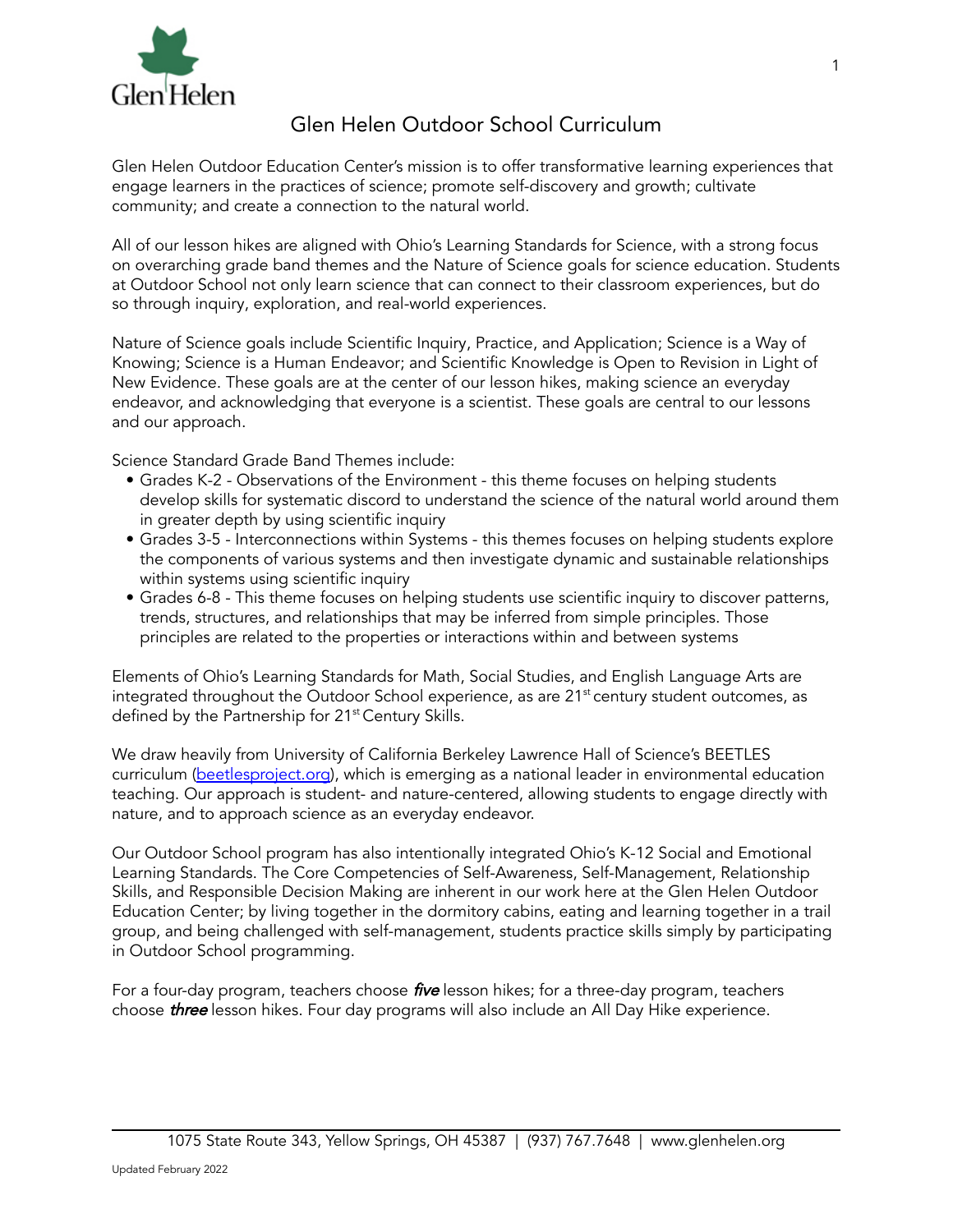# Lesson Hikes Included for Every School

Certain experiences are a part of every visit to Glen Helen Outdoor School. Every school will participate in:

- an introductory "Discovery of the Glen" hike, described below
- a bird talk and visit to our Raptor Center
- a reptile talk
- a visit to the Yellow Spring
- a lesson on nocturnal life with an animal ambassador and a night hike, described below

# Discovery of the Glen Lesson Hike

While in the Glen, students are immersed in an entirely new experience and environment with different roles and responsibilities. Discovery activities teach observation skills and are used to get the students in tune with their surroundings and provide enhanced meaning to their Glen Helen and nature experiences. Experience and learning research support dedicating some time for students to get to know each other and their naturalist, to feel safe and comfortable in a new environment, and to understand "the rules of the road" of this new experience. This gives them the greatest possibility for a successful program.

- 1. Students will adapt to a new schedule of activity during their time in the Glen.
- 2. Students learn responsibilities for bunk and dining room set-up and clean-up.
- 3. Students will work together to achieve wasted food goals throughout the week.
- 4. Students will fill diverse roles within their dorm and trail groups.
- 5. Students map and explore the physical spaces of the Outdoor Education Center campus.
- 6. Students use their five senses to make observations about their natural surroundings.
- 7. Students learn each other's names and their naturalist's name, and vice versa.
- 8. Students undergo simple cooperative challenges to begin to work together.
- 9. Students learn the basic rules of the Glen that facilitate health, safety, and a positive experience.
- 10. Students understand the unique schema of Glen Helen: we're an outdoor school, a place where learning is participatory, scientific, creative, fun, social, and usually out- of-doors. But we are a school, we are here to learn, and sometimes that takes attention, effort, and concentration - but it will be worth it.

# Nocturnal World Lesson Hike

Synopsis: Students will meet some of the nocturnal residents of the Raptor Center, explore Glen Helen at night, and learn about the special adaptations of nocturnal animals. Sensory awareness activities during the hike will teach students how to use their senses to navigate in the dark. On clear nights, students will stargaze and learn constellations.

Learning Outcomes:

- Students become aware, comfortable, and respectful of the nocturnal world and the creatures that are active within.
- Students describe adaptations of various nocturnal animals and how they help each animal to fill its respective niche.
- Students describe the lunar cycle and its various effects on Earth.

Academic Standards:

- Grade 4 Science 4.LS.1
- Grade 5 Science 5.LS.1,
- 5.LS.2; 5.PS.2
- Grade 6 Science 6.LS.4
- Grade 7 Science 7.ESS.4

Concepts: Adaptations, niche, ecosystem, nocturnal, diurnal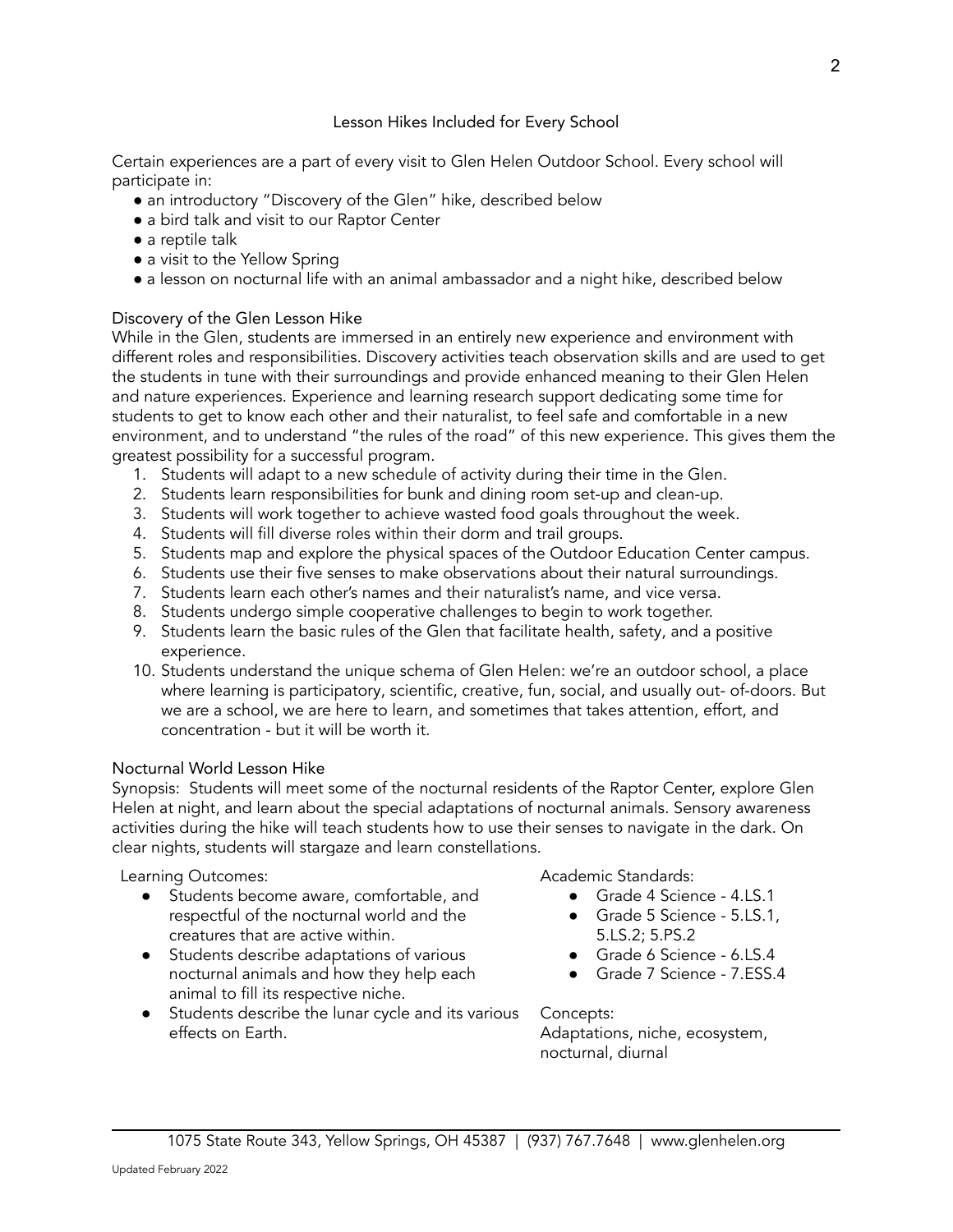#### Lesson Hikes Options

For a four-day program, teachers choose *five* lesson hikes; for a three-day program, teachers choose **three** lesson hikes. Four day programs will also include an All Day Hike experience.

#### **BIRDS**

In this lesson hike, students will learn what makes a bird a bird, about the roles birds play in ecosystems, and various bird adaptations through hands-on activities and experiences. Students will also practice their observation and identification skills at our bird blind, and be able to visit and see birds of prey up close at our Raptor Center.

Learning Outcomes:

- Students describe the place of raptors in local food webs and food chains.
- Students observe bird adaptations and describe their functions in the ecosystem.
- Students use binoculars to observe and identify local songbirds.
- Students collect songbird data at the bird blind

Academic Standards:

- Grade 4 Science 4.LS.1, 4.LS.2
- Grade 5 Science 5.LS.1, 5.LS.2
- Grade 6 Science 6.LS.4
- Grade 4 Math 4.MD.4
- Grade 5 Math 5.MD.2

#### Concepts:

Food webs, Food chains, adaptations, structure & function, energy flow, ecosystem changes

### Cooperative Activities and Learning (Co-op)

Students are presented with a series of challenges, which encourage cooperation and teamwork. Challenges develop trust between group members, encourage logical thinking in problem solving and build students' sense of self-confidence.

Learning Objectives:

- Students work together in order to successfully meet challenges.
- Students develop trust between group members.
- Students problem-solve to overcome challenges.
- Students build self-confidence.

Academic Standards: SEL Core Competencies - Ohio Learning **Standards** 

- Self-Awareness
- Self-Management
- Social Awareness
- Relationship Skills
- Responsible Decision Making

### Concepts:

Food webs, Food chains, adaptations, structure & function, energy flow, ecosystem changes

### **Critters**

This lesson introduces students to the amazing adaptations of animals found in Glen Helen. Students also create food chains and webs to explore relationships between animals within an ecosystem. The highlight of this lesson is the opportunity to hold or touch either an Eastern box turtle or a black rat snake.

Learning Objectives:

- Students name the different animal classes represented in Glen Helen, and learn what characterized each animal class.
- Students describe various adaptations of Glen

Academic Standards:

- Grade 4 Science 4.LS.1, 4.LS.2 -
- Grade 5 Science 5.LS.1, 5.LS.2
- Grade 6 Science 6.LS.4
- Grade 7 Science 7.LS.2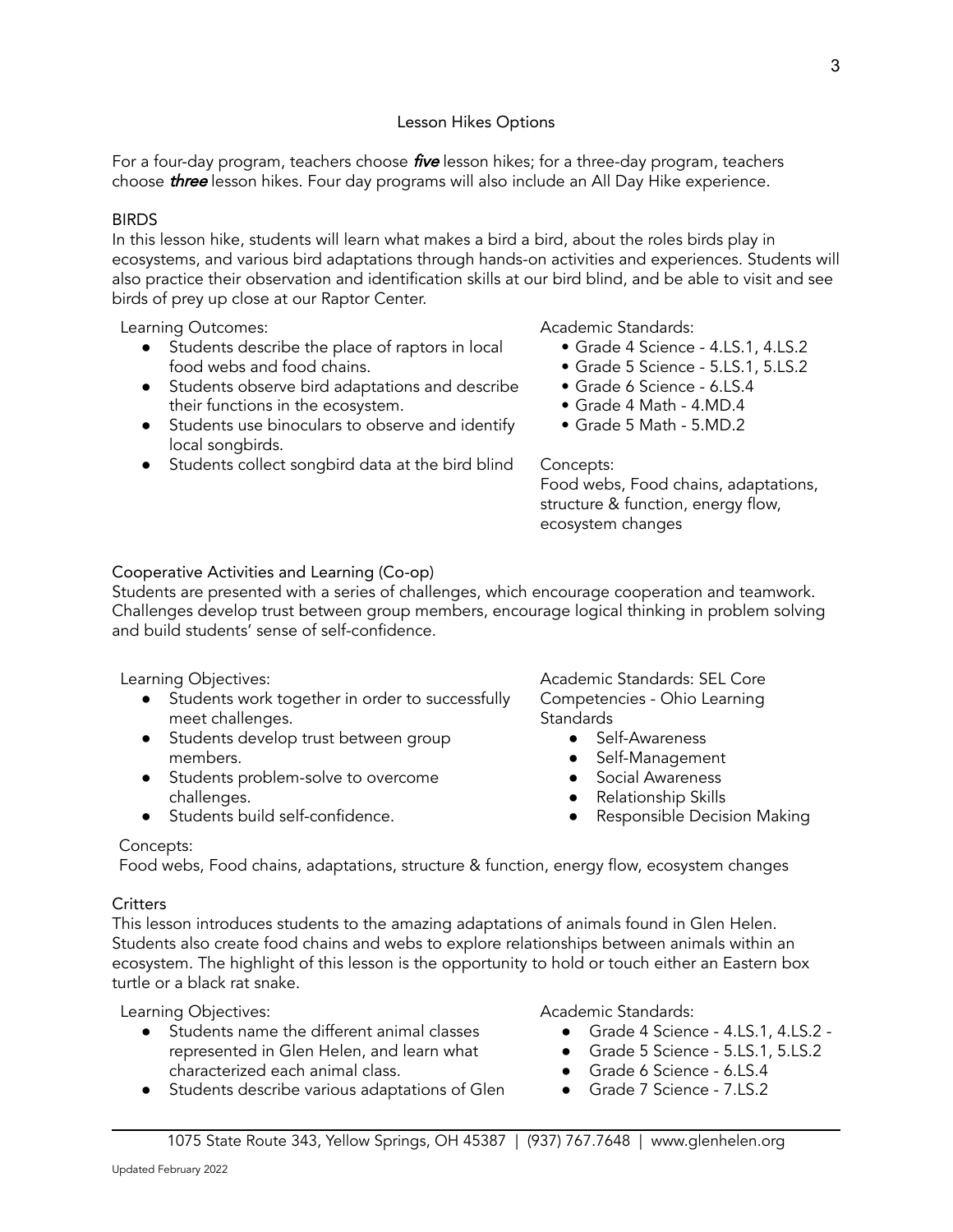Helen fauna and relate to habitat requirements.

- Students observe animal adaptations while handling live animals.
- Students use observation skills to identify evidence of animals in the Glen.

Concepts:

Classification, adaptations, habitat requirements, biodiversity, abiotic and biotic factors, energy, biomes

## Cultural History

During this introduction to the cultural history of the area, students learn about the native peoples that inhabited Glen Helen and about pioneers during westward expansion. Students also visit to the Hopewell burial mound located in Glen Helen and view ancient artifacts.

Learning Outcomes:

- Students explore the native populations of Ohio from pre-history through the early 1800's.
- Students examine what life was like for pioneers and Native Americans in the Northwest Territory.
- Students explore the relationship between Native Americans and pioneers.
- Students explain how Native Americans and pioneers used natural resources.
- Students observe a Native American burial mound and Native American artifacts.

Academic Standards:

- Grade 4 Social Studies History (Heritage 3)
- Grade 5 Social Studies History (Early Civilizations 2)
- Grade 5 Social Studies Geography (Human Systems 8)

### Concepts:

Ohio history, Civilizations, Cultures and ways of life, Ancient life, Indigenous peoples, Pioneers, Historical Use of Natural Resources

### Environmental Problem Solving (EPS)

Students learn about human impacts, hypothesize solutions, and sharpen critical thinking skills in this lesson. Students also investigate ways in which the earth's resources may be used sustainably.

Learning Outcomes:

- Students explain ways that humans impact the planet.
- Students explore local environmental problems and hypothesize solutions.
- Students differentiate between renewable and non-renewable resources.
- Students cite ways in which they can help reduce their own impact on the planet

Academic Standards:

- Grade 3 Science 3.ESS.2, 3.ESS.3
- Grade 6 Science 6.ESS.5
- Grade 4 Social Studies Geography (Human Systems 12)
- Prepare for Environmental Science - ENV.ER.1 - Energy Resources and ENV.GP. 1-9 - Global Environmental Problems and Issues

### Concepts:

Rocks, Minerals, Non-renewable resources, Renewable resources, Energy, Environmental Science, Invasive species, Biodiversity, Land management, Sustainability, Conservation

### Forest Ecology

Students explore the Glen Helen forest, and learn about the interrelationships that make it a functioning ecosystem. Students use a dichotomous key to identify trees, learn how trees make their own food, and take a special hike to the Glen Helen Pine Forest.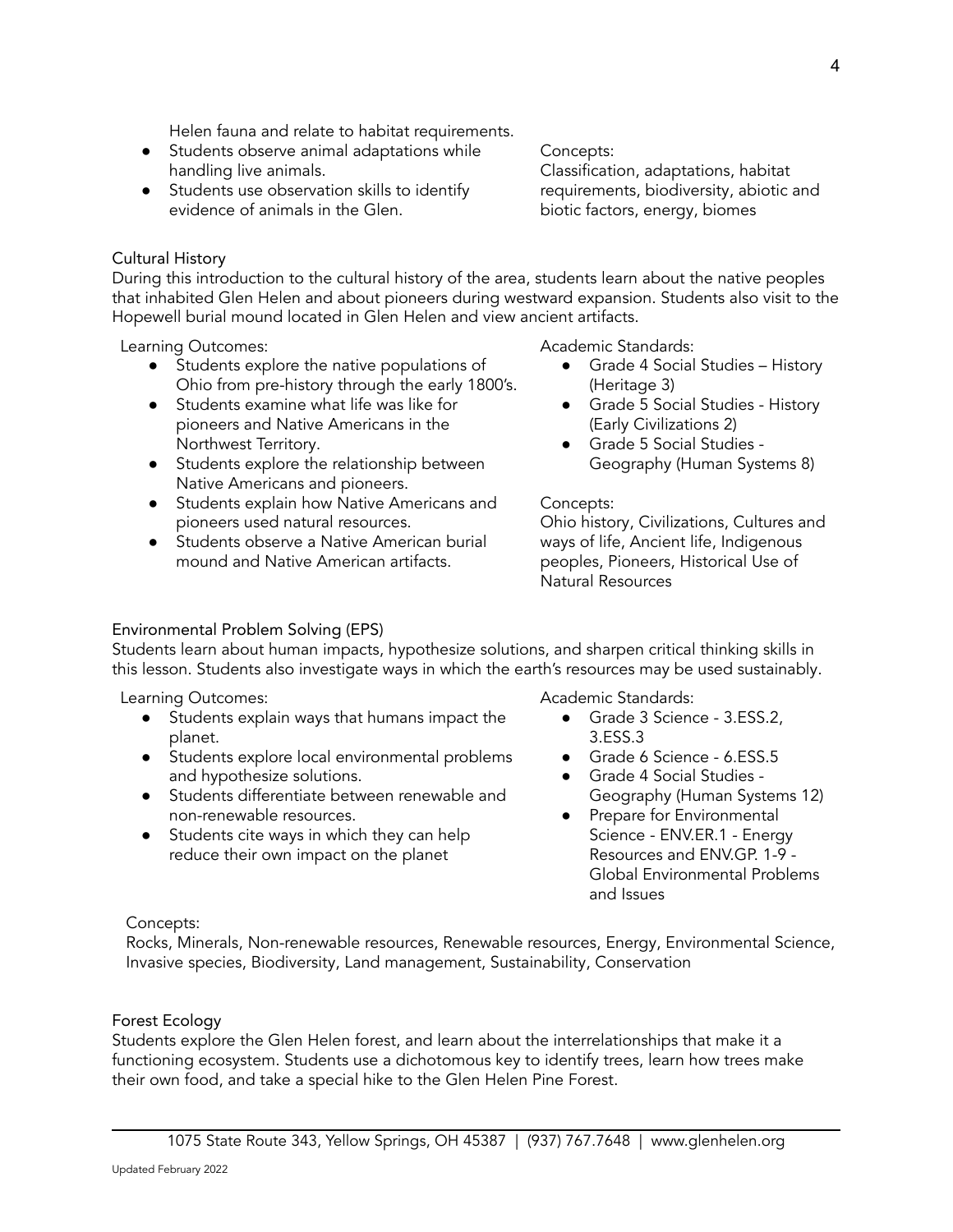Learning Outcomes:

- Students observe and differentiate forest communities of the Eastern deciduous forest using a dichotomous key for tree species identification.
- Students explain that living organisms in a community are interconnected and interact with one another in various ways.
- Students differentiate between producers, consumers, and decomposers.
- Students illustrate a food chain and food web of Glen Helen.
- Students explain the process of photosynthesis.

Academic Standards:

- Grade 4 Science 4.LS.1
- Grade 5 Science 5.LS.1, 5.LS.2
- Grade 7 Science 7.LS.1, 7.LS.2

#### Concepts:

Environmental changes, energy, food web, food chain, biome, biotic and abiotic survival factors, ecosystems

# Geology

This lesson explores the geologic features found in Glen Helen, including potholes, rock creep, cascades, limestone caves and glacial valleys. Students will learn how glaciers have shaped the Ohio landscape while witnessing evidence of their presence. A hike to the Yellow Spring is a highlight of this lesson.

Learning Objectives:

- Students observe and differentiate the geological forces that shaped Glen Helen.
- Students observe fossils and can explain that fossils form from preexisting plants and animals, and how they were formed in Glen Helen.
- Students differentiate between physical and chemical weathering.
- Students explain the rock cycle.
- Students differentiate between igneous, sedimentary, and metamorphic rock.

Academic Standards:

- Grade 4 Science 4.ESS.1, 4.ESS.2, 4.ESS.3; 4.LS.2
- Grade 6 Science 6.ESS.1, 6.ESS.2, 6.ESS.3
- Grade 7 Science 7.ESS.1

# Concepts:

Geology, hydrologic cycle, erosion, weathering, deposition, Igneous, Metamorphic, Sedimentary, Minerals, Rocks

### Meadow, Thicket, Forest

Students visit ecosystems that represent three successional stages: a meadow, a thicket, and a forest. Students learn about succession, explore these diverse habitats, and visit Baldwin Pond.

Learning Outcomes:

- Students explain the concept of succession, observe three successional stages, and record characterizing data.
- Students take soil samples and differentiate characteristics of soil in each phase of succession.
- Students define the terms ecosystem and niche, and explain that each organism has a niche within an ecosystem.

Academic Standards:

- Grade 4 Science 4.LS.1
- Grade 5 Science 5.LS.2
- Grade 6 Science 6.ESS.4
- Grade 7 Science 7.LS.2

Concepts: Energy, Soil, Biome, Succession, Habitat, Niche, Biodiversity, Minerals, Rocks